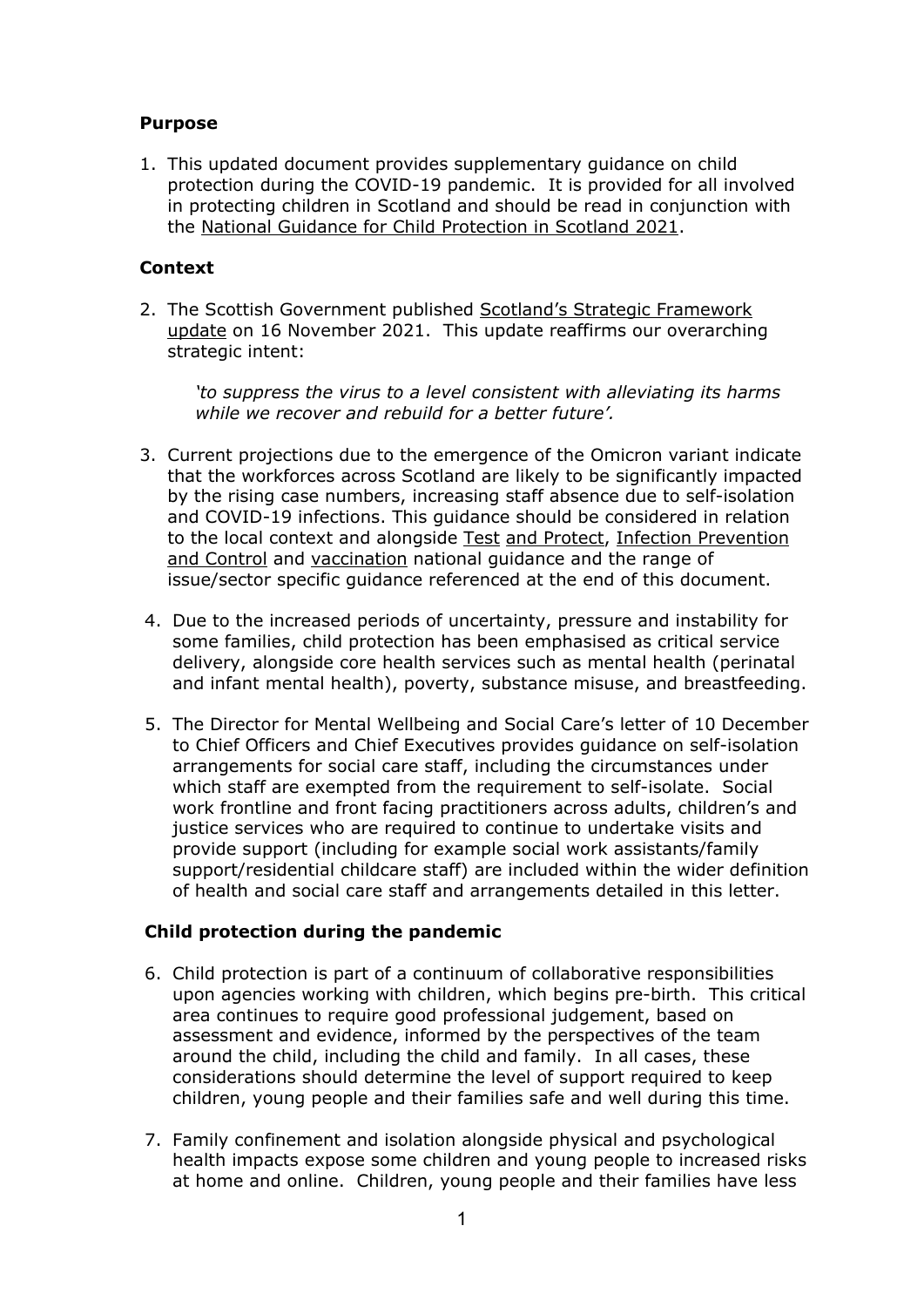access to informal and formal supports, and safe spaces outside of households; stress in families is likely to increase with less relational supports, alongside challenges of dealing with financial pressures.

- 8. We have seen an increase in complexity of need in some families, and new need arising in families that would previously have managed well with limited support. We know that some children and young people rely upon the care and protection provided by early learning centres, schools and other educational settings. The loss of contact due to COVID-19 restrictions and periods of isolation can lead to increased vulnerability for some children and in the most serious of cases, direct harm.
- 9. COVID-19 has also accentuated risks for many women and children experiencing or recovering from domestic abuse and other forms of gender based violence. We have seen a rise in the proportion of children and young people being placed on the child protection register due to domestic abuse during the pandemic.
- 10.Chief Officer Groups oversee local public protection arrangements and the assessment and response to risk, vulnerability and protection across the 32 local partnership areas. Despite the unprecedented challenges during the early weeks of the pandemic, partnerships quickly adapted and reprioritised local child protection processes. Practitioners adapted to different and flexible ways of working and continued to support children, young people and families in a range of ways, prioritising face to face visits using professional judgement, risk assessment and management protocols. A range of innovative practice has developed with effective collaboration has across education, health, social work and the third sector.
- 11.Local Child Protection Committees have continued to provide governance of local child protection responses, streamlining ways of working where required, and have supported local workforces in making the necessary changes and adaptations to local processes.
- 12.**The rights of children have not altered during the pandemic, nor have professional responsibilities in relation to child protection. Risk assessment is not static and the interaction of factors can shift and become more or less severe. This is likely to be amplified by the pandemic. The process of identifying and managing risk must therefore also be dynamic and responsive, taking account of both current and previous experience.**
- 13.**At a time of unprecedented pressures, clear ownership and accountability by Chief Officers continues to be required to ensure that protecting children at risk of harm remains a priority within and across agencies.**
- 14.Chief Officers' collective leadership and collaborative decision-making remain fundamental to prompt, safe and functional continued adaptation. Any changes to assessment and planning processes and the way services work together must be agreed and understood by all partners. Effective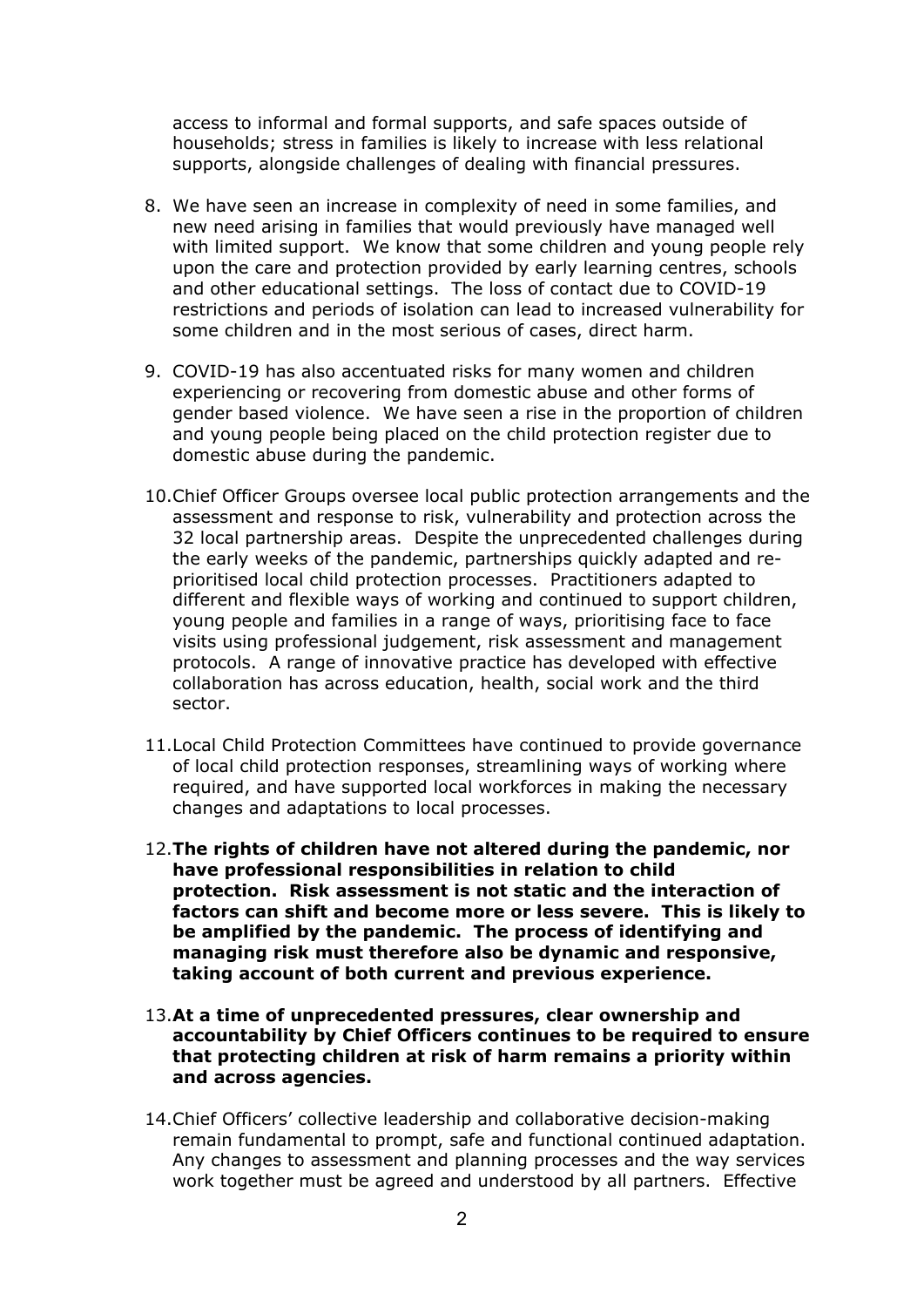and inclusive communications and partnership working will assist in understanding the potential of increased referrals on services which may result through reduced risk tolerance levels.

15.Chief Officers should continue to ensure that contingency plans are in place to review adverse circumstances, associated impact and risk in relation to essential functioning of child protection arrangements across services, including levels of vacancies and absences of key personnel.

## **Domestic abuse**

- 16.In communities across Scotland, women, children and young people experiencing violence against women and girls have faced heightened risks during the pandemic. Interacting causes include: movement restrictions; reduced access to professional and social support; financial dependencies deepened by the economic impact of COVID-19; and the intensification of coercive control by perpetrators. In this context contact arrangements for children whose parents are separated can be exploited as part of a pattern of abusive control.
- 17.Agencies and practitioners working with children and families should maintain and develop their awareness of the dynamics of coercive control, ensure that they prioritise the needs of the non-offending parent and their children, continue to apply the approach outlined in [Equally](https://www.gov.scot/publications/equally-safe-scotlands-strategy-prevent-eradicate-violence-against-women-girls/)  [Safe: Scotland's Strategy to Prevent and Eradicate Violence Against](https://www.gov.scot/publications/equally-safe-scotlands-strategy-prevent-eradicate-violence-against-women-girls/)  [Women and Girls](https://www.gov.scot/publications/equally-safe-scotlands-strategy-prevent-eradicate-violence-against-women-girls/) and continue to take appropriate measures to ensure the protection of women and their children.
- 18.Agencies and practitioners should seek to work closely with their local specialist services (for example Women's Aid) and engage with their local violence against women partnership. The [National Guidance for Child](https://www.gov.scot/publications/national-guidance-child-protection-scotland-2021/documents/)  [Protection in Scotland 2021](https://www.gov.scot/publications/national-guidance-child-protection-scotland-2021/documents/) includes further advice and key practice considerations in relation to supporting and protecting children experiencing domestic abuse.
- 19.The Coronavirus [\(COVID-19\) Supplementary National Violence](https://www.cosla.gov.uk/__data/assets/pdf_file/0030/19668/COVID-19-Supplementary-VAW-Guidance-Sept-2020.pdf) Against Women (VAWG) [Guidance](https://www.cosla.gov.uk/__data/assets/pdf_file/0030/19668/COVID-19-Supplementary-VAW-Guidance-Sept-2020.pdf) provides guidance and potential mitigating actions.

### **Self-care, support and supervision of staff**

- 20.Support and supervision for practitioners involved in child protection work, regardless of professional role, is critical but it is particularly so in these challenging times.
- 21.All practitioners involved in child protection should ensure that whatever the urgency of each situation, they follow guidance on protecting their own health.
- 22.While innovation is necessary and welcome, continued systems of accountability for practice must be in place; alongside appropriate supervision and support for the wellbeing of staff.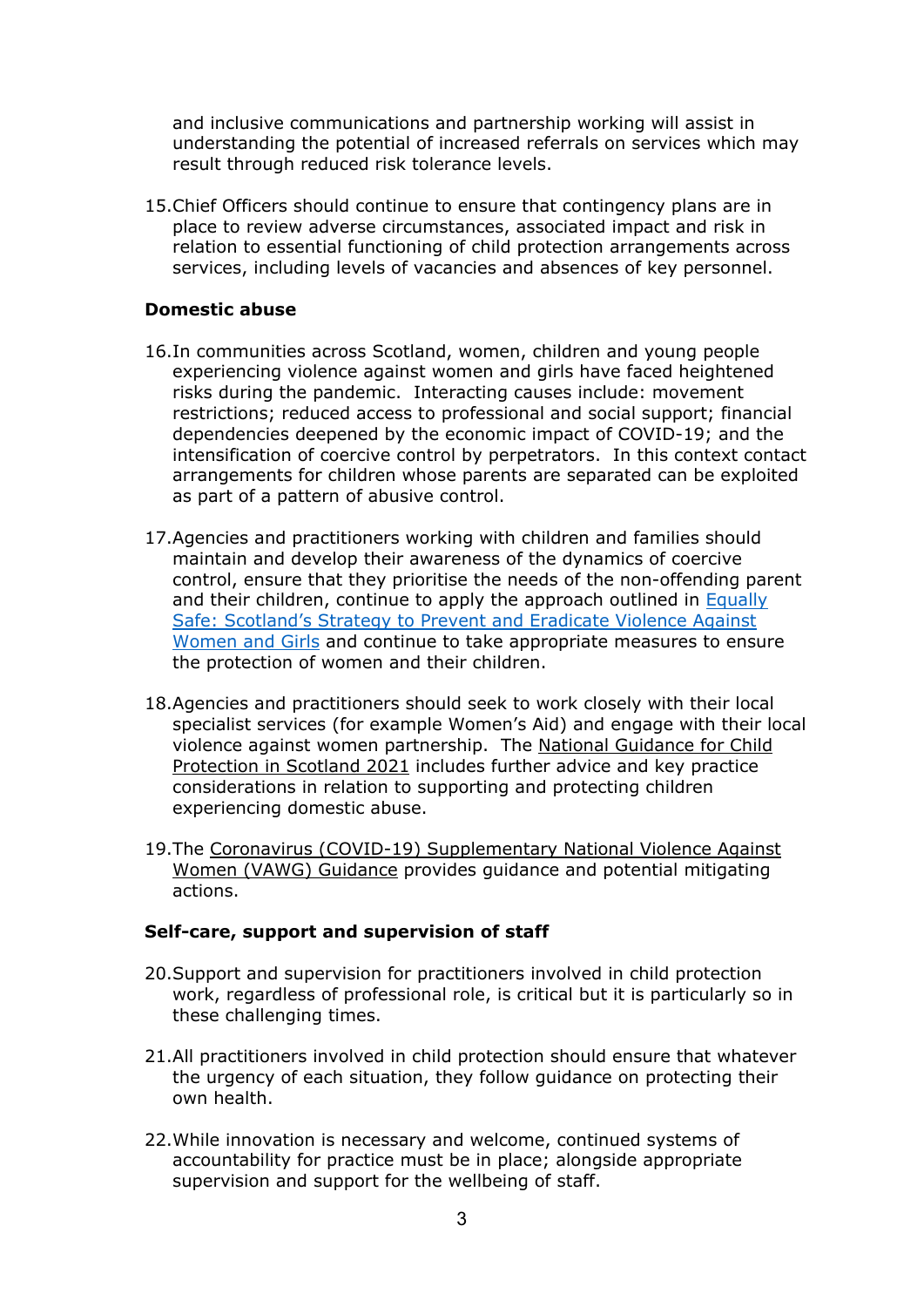## **The role of early learning and childcare and schools**

- 23.Early learning and childcare services and schools provide safe spaces for children and young people and staff working in these services are often best placed to identify children and young people in need of support and/or protection. This role includes but is not limited to:
	- Routinely following up on non-attendance or non-engagement with remote learning in liaison, where relevant with social work/third sector staff.
	- Sharing information with the police or social work when contact has not been possible or where concerns have increased.
	- Regularly reviewing the support needs of children and young people with known vulnerabilities and ensuring that all staff are aware of the possibility of hidden harm.
- 24.Some children will already have known vulnerabilities and multi-agency care plans or Child Protection Plans in place. The impact of restrictions and isolation is highly likely to exacerbate existing vulnerabilities. The level of support required may increase as a result and should be considered as part of ongoing care planning.
- 25.Absences of children where there are known vulnerabilities should be closely monitored. Direct contact should be made when a child is absent from school. An assessment of the child's circumstances, involving other relevant agencies (such as social work) should be undertaken to establish if a home visit is required and if the child's care plan should be reviewed and updated.
- 26.New concerns may emerge about any child and all concerns about actual or risk of significant harm should be reported to police and/or social work immediately.

### **The role of health**

- 27.All healthcare professionals have a role in protecting children and young people at risk (including unborn children) and all regulated staff in NHS Boards and services have professional duties to protect children and young people.
- 28.From the outset of the pandemic, community health services for children have been identified as essential services to provide universal and targeted care and protection for babies, children, young people and families.
- 29.On 18 November 2021, the Chief Nursing Officer and Director for Children and Families wrote to NHS Boards and partners highlighting the importance of universal and targeted health services for children and families. In this communication it was noted that unlike other parts of the UK, Scotland has had the capacity for universal and targeted health services to continue to respond to need throughout the pandemic. These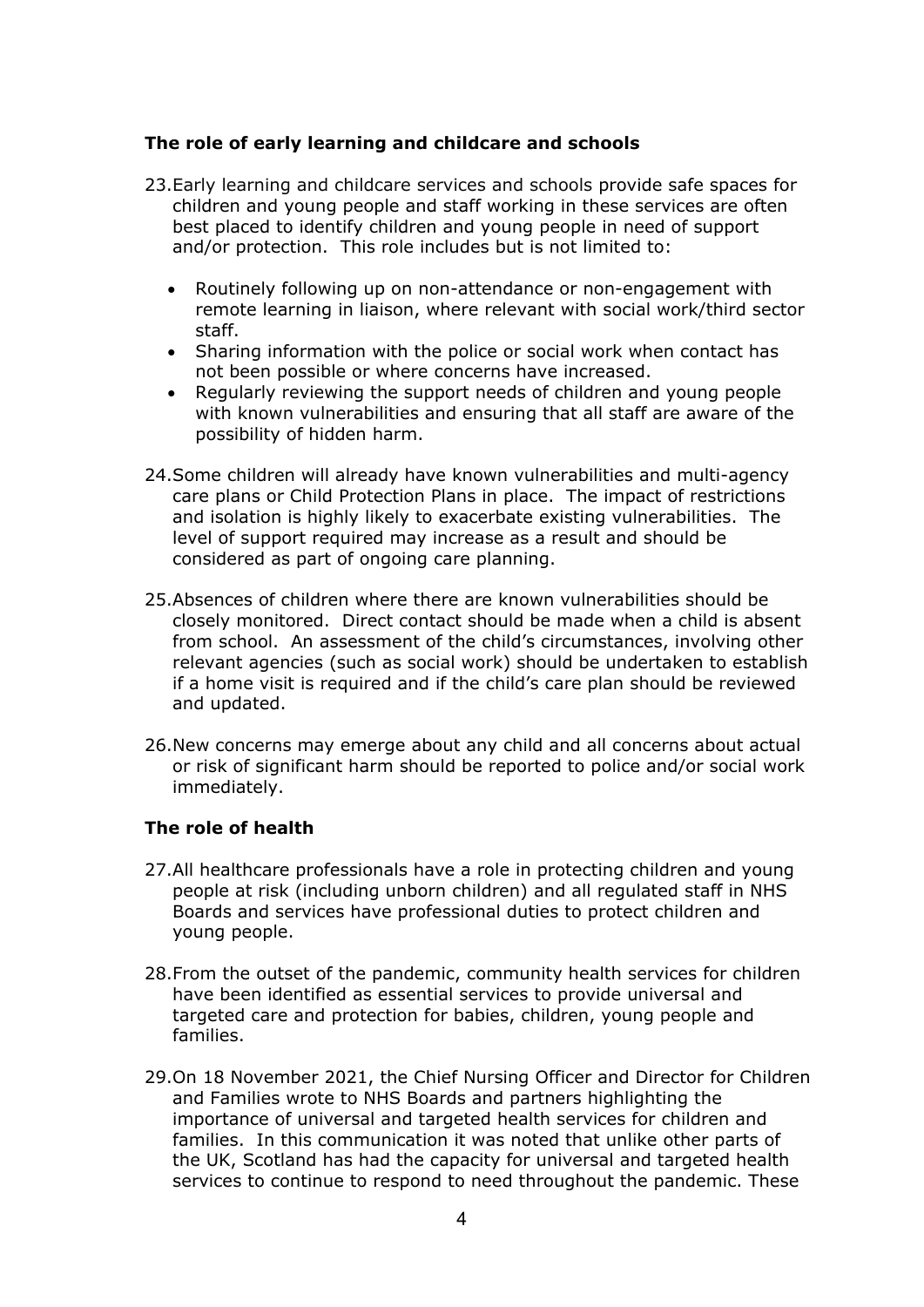services are key to protecting children from harm and mitigating increased vulnerabilities and risk.

- 30.Updated [National clinical guidance for community health services](https://www.gov.scot/publications/coronavirus-covid-19-community-child-health-services-national-clinical-guidance/pages/introduction/) published on 17 December 2021 sets out the critical role of health visitors, family nurses, school nurses, infant feeding teams and their wider support staff in providing care to all babies, young children and their families, proportionate to need, and for any deployment to be carefully considered.
- 31.While recognising the significant pressures across NHS services, local clinical leadership of child protection must be protected to ensure that clinical and multi-agency staff and contractors have access to specialist advice and support during this period of heightened risk.

### **Adaptations and changes to practice and processes**

- 32.A range of adaptations and changes have, and continue to be made, to ensure continuity of child protection processes. The following paragraphs set out guiding principles for service adaptation and where current practice and processes must not change.
- a. Named person or point of contact
- 33.Early support within the family continues to be the most effective protection for children and young people. We have learned from previous lockdowns that children are significantly adversely affected across all social groups. The impact on children with complex needs can be increasingly profound, making them additionally vulnerable. Direct home contact will be essential in ensuring robust assessment at early stages in order to support children and their families as well as prevent an escalation in risk caused by lack of support when families are faced with such challenging times. The particular role of key health professionals including midwifery, health visiting and family and school nurses, as well as family support services, are essential services in supporting families and identifying risk and neglect.
- 34.The ongoing support of a named person or first point of contact is essential. Parents and carers should be clear about how they can get advice or raise concerns in relation to their children, especially if the customary named person or point of contact is not available. It is recognised that even in early intervention, stages an assessment will be required in order to ensure that the best method of contact is made, there should not be an assumption that telephone or virtual contact is sufficient and instead methods of contact should be considered in the interests of the individual child or young person and the specific concern raised. This will require multi-agency informed assessment and professional judgement. Whilst the risk of infection should always be considered, the use of PPE and recommended infection control methods should be used to mitigate the risk to staff whilst ensuring that all children that need to be seen, can be seen, safely. Please refer to Infection Prevention and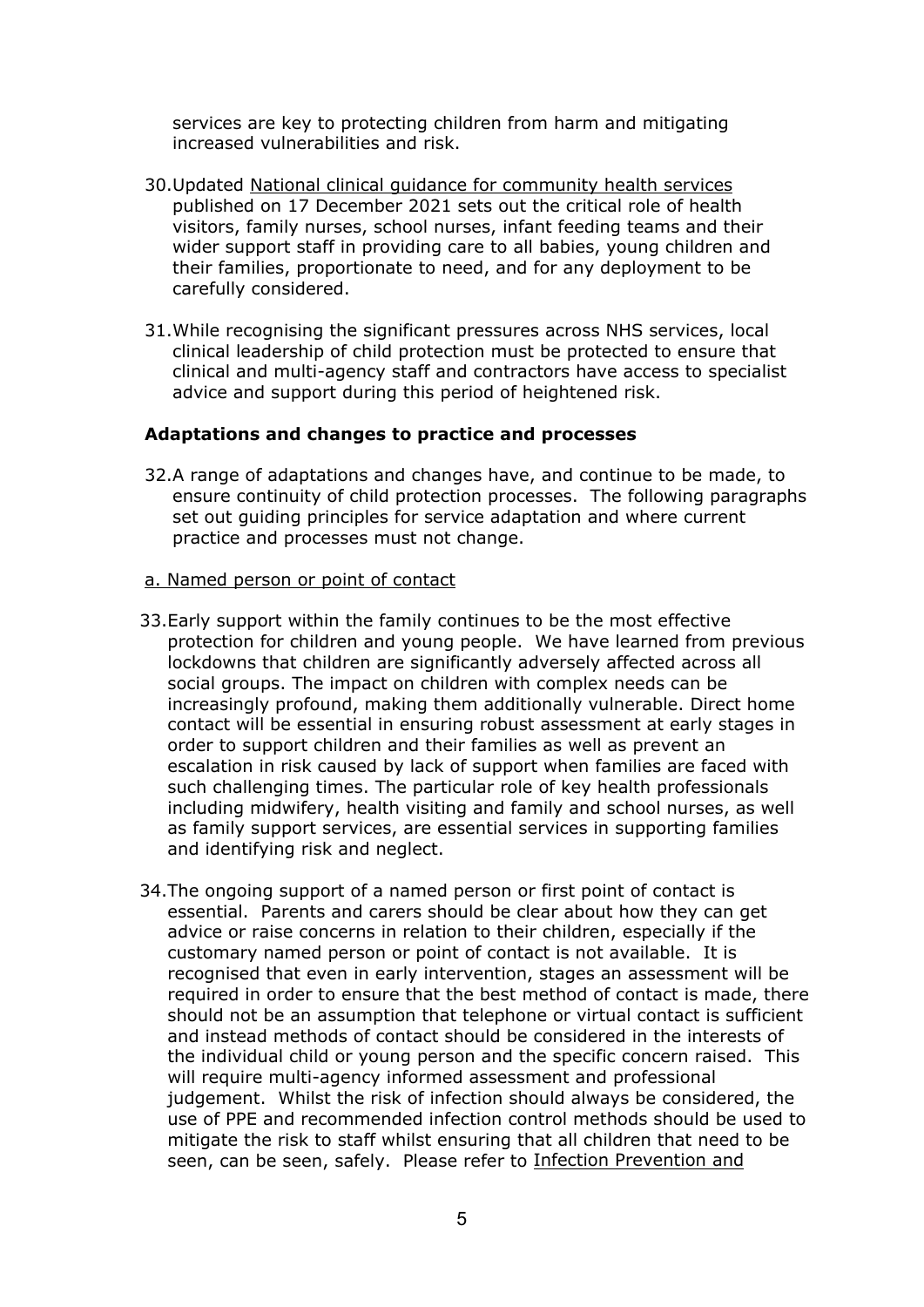[Control](https://publichealthscotland.scot/our-areas-of-work/covid-19/covid-19-health-protection-guidance/infection-prevention-and-control-ipc-guidance-and-resources/) guidance and [COVID-19 Safe and ethical social work guidance](https://www.gov.scot/publications/coronavirus-covid-19-social-worker-guidance-on-safe-contact/) for further advice**.**

### b. Information sharing

35.The local protocols for sharing information and raising child protection concerns should not change. Where any person becomes aware of the risk of significant harm to a child from abuse or neglect, then police (if the danger is imminent) or social work should be alerted without delay. The [National Guidance for Child Protection in Scotland 2021](https://www.gov.scot/publications/national-guidance-child-protection-scotland-2021/documents/) provides additional guidance on information sharing.

#### c. Inter-agency Referral Discussion

- 36.An Inter-agency Referral Discussion (IRD) should continue to be the formal starting point for the process of information sharing, assessment, analysis and decision making following a reported concern about abuse or neglect of a child. The decision to convene an IRD can be made by Police, Health or Social Work.
- 37.The IRD does not need to involve face-to-face meetings, and e-IRD, secure email, phone and online options are all appropriate. Key practitioners in police, social work and health must be involved, and information should be sought from other agencies, including appropriate staff from schools or the Education service.
- 38.As ever, where there is the likelihood of immediate risk or significant harm to a child, intervention should not be delayed pending receipt of information. Agencies should take necessary immediate action.

### d. Investigation and assessment

- 39.When, following an IRD, a child protection investigation is required, the child's immediate experience and needs must be ascertained. Direct contact with the child and an understanding of their living environment remains essential. Guidance on safe and ethical contact for social workers outlines how this can be managed safely.
- 40.Where the IRD leads to a decision to undertake a medical examination, health colleagues should continue to ensure that this is carried out in a clinically appropriate time scale.
- 41.There is no change to the arrangements for Joint Paediatric/Forensic Medical Examinations of children and young people.
- 42.Where they are required, Joint Investigative Interviews should continue to be visually recorded and undertaken by Police and Social Work together. Consideration must be given to physical distancing and the emotional impact this may have.
- g. Child Protection Planning Meetings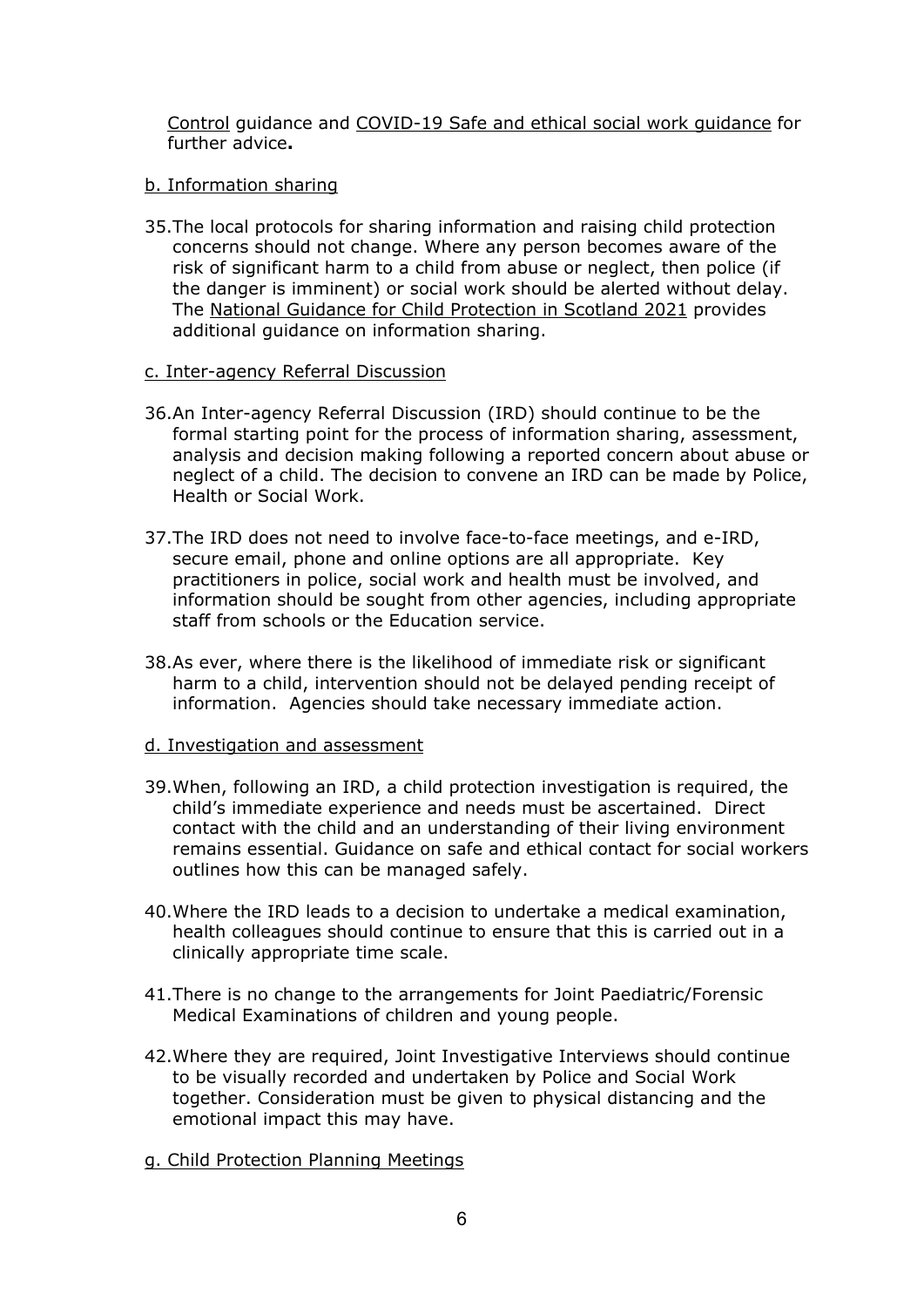- 43.The [National Guidance for Child Protection in Scotland 2021](https://www.gov.scot/publications/national-guidance-child-protection-scotland-2021/documents/) renamed Child Protection Case Conferences (CPCCs) as Child Protection Planning Meetings (CPPMs), allowing families to clearly understand the purpose of the meeting.
- 44.In the current circumstances it is essential that consideration is given to where a CPPM should take place. It will not often be possible for CPPMs to take place with all of the relevant parties meeting in the same venue at the same time. Technological solutions during lockdowns have allowed for teleconference solutions which should continue where appropriate. Situations that may not be appropriate may include domestic abuse situations, where there is a need to ensure perpetrators of abuse are not privy to victim information or where there is likely to be a high level of distress caused by particular discussion or significant decisions. It is also the case that some disabilities may prevent meaningful engagement that is not face to face. In such cases, consideration of ensuring only core participants are brought together is essential.
- 45.Where planning meetings have to be limited to core participants, other members of the team around the child should continue to be included in decision making processes, for example through telephone contact or secure email, and a record of this should be maintained. Children, parents and carers should have a choice about how or whether they participate, which could include by teleconference, email or a recorded message.
- 46.It remains critical, that:
	- Decision-making about child protection planning is informed by relevant parties, including the child and family.
	- The lead professional continues to co-ordinate the assessment and plan, and ensures actions are followed through, and communicated effectively with all members of the team around the child.
- 47.Child Protection Committees should ensure that procedures are in place for any member of the team around the child to escalate concerns, if they believe that actions are not being progressed in accordance with the child's best interests, and they feel that this has not been properly considered in the child planning process.

## h. Timescales

- 48.While the national guidance includes timescales for child protection processes, account should be taken of the unprecedented challenges at this time, and there can be flexibility based on risk and circumstances, taking account of the need for prompt action to protect children.
- 49.Many timescales are determined by the period between meetings. Ongoing, high quality liaison between practitioners, carefully documented and with key aspects included in an updated child's plan, will lessen the need to keep to strict timescales for meetings.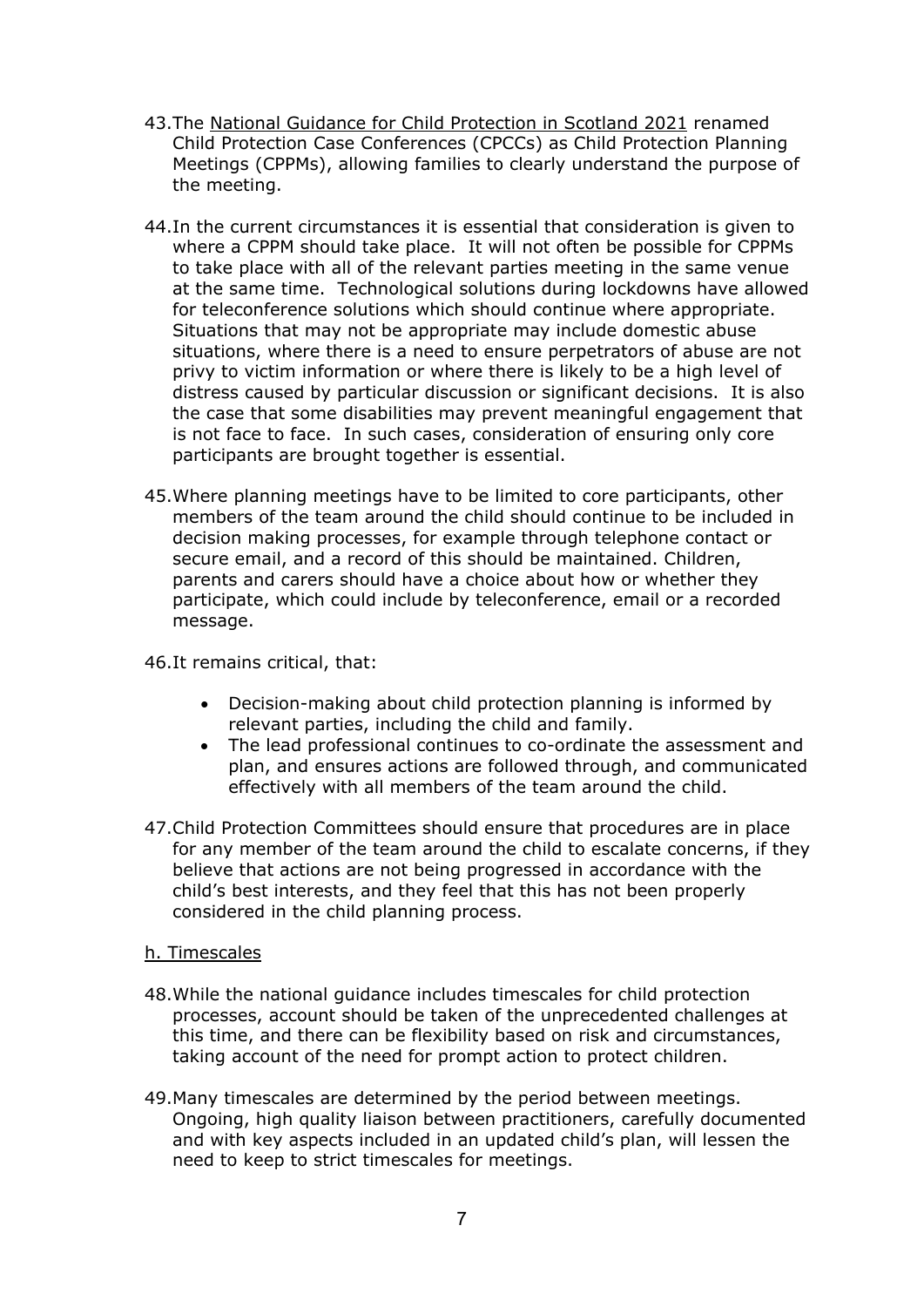## i. Child Protection Register

- 50.Local authorities are responsible for maintaining a Child Protection Register for those children who are the subject of an inter-agency child protection plan. This must be kept accurate and up to date.
- 51.The decision to place a child's name on the register should be taken following careful consideration of the facts and circumstances. In the current situation, with due preparation and support for family participants, it has often proven feasible and effective to hold virtual child protection planning meetings. There are situations in which this decision has had to be made through multi-agency consensus rather than a meeting. This might happen at IRD or subsequently by agreement of locally identified managers in Health, Police and Social Work. In such cases, these managers should take account of the views of the team around the child, medical and other specialist advice, and the particular perspectives of the child and family. The reasons for the decision should be documented in child's plans and agency records.
- 52.This more flexible process should not allow any widening of the criteria for child protection registration, which continues to be that there are reasonable grounds to believe that a child has suffered or will suffer significant harm from abuse or neglect, and that a child protection plan is needed to protect and support the child.
- 53.It may be the case that workforce pressures, COVID restrictions and increasing demand have an impact on meeting schedules. Review Child Protection Planning Meetings (RCPPM) remain essential. If the team around the child agrees a child protection plan is no longer needed, deregistration should occur. Local protocols should be in place to ensure that the de-registration processes continue to take place timeously. Any delay to this process should be communicated openly with the child, young person and family.

### j. Children's Hearings

- 54.Following the announcement on Omicron related restrictions, the Children's Hearing Covid Recovery Group have been working to understand what this means for children's hearings. All partners are committed to ensuring the continued delivery and safety for all participating in children's hearings across Scotland.
- 55.In recent months with restrictions having eased, more Children's Hearings were being held face to face. However, in light of the new Omicron variant and taking into account advice from the Scottish Government over the festive period and early into the New Year, whilst some children's hearings might be held face to face, most children's hearings will be held virtually. Reporters are the first point of contact for guidance on local processes and contact details for local offices are available in the **[contact us](https://www.scra.gov.uk/contact-us/office-locations/)** section of the SCRA website. Further information is available on the SCRA website: [COVID-19 –](https://www.scra.gov.uk/2021/12/covid-19-childrens-hearings-update-december-2021/) Children's [Hearings update –](https://www.scra.gov.uk/2021/12/covid-19-childrens-hearings-update-december-2021/) December 2021 - SCRA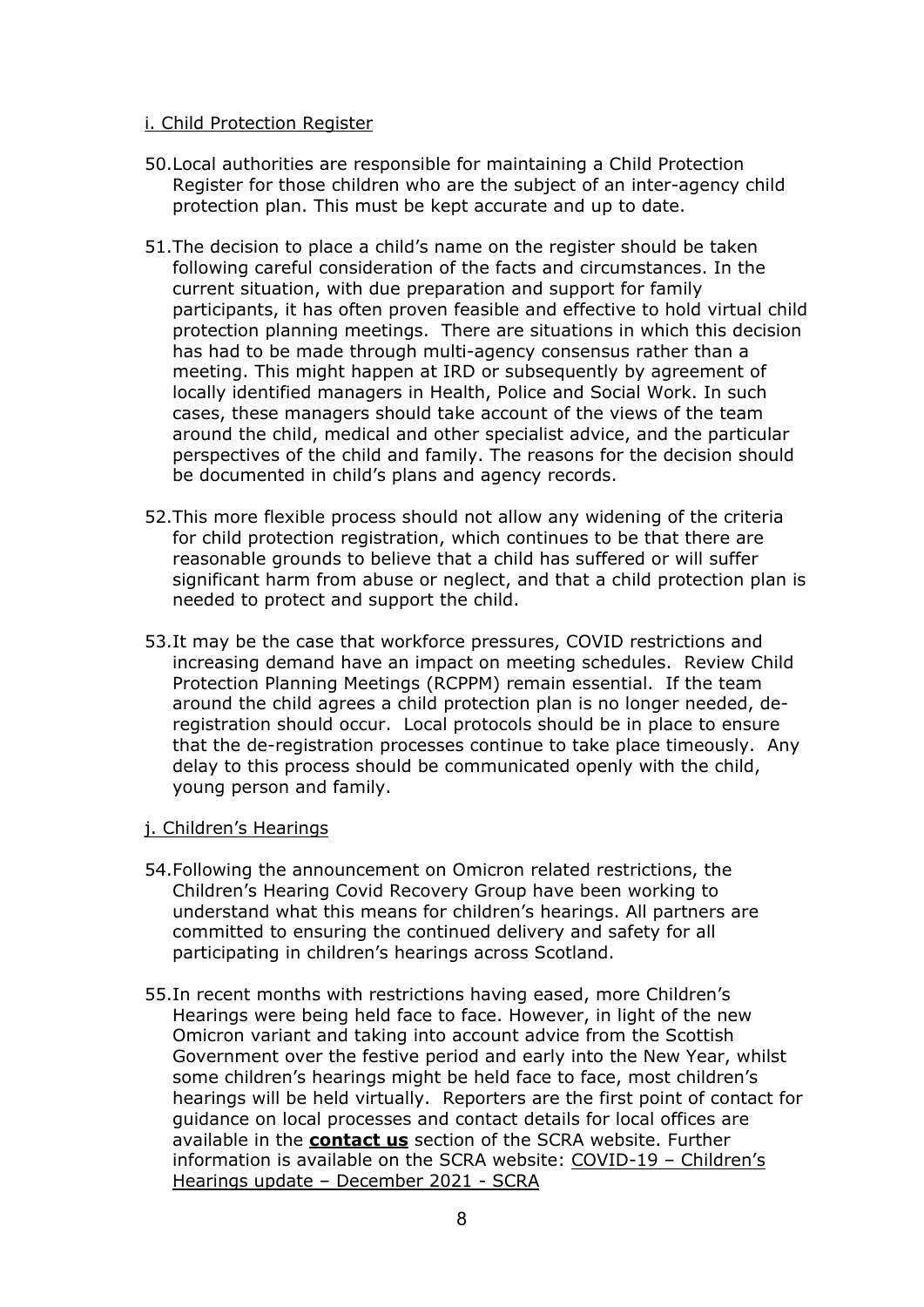#### k. Child protection planning

- 56.A child protection plan must continue to set out the actions required to reduce risk for any child or young person who is considered to be at risk of significant harm. It is these actions that protect the children and young people.
- 57.Practitioners are already responding to the particular challenges of the pandemic, taking account of the child and family circumstances. This might include for example: how parents with a drug dependency and/or mental health difficulties are accessing medication and support to maintain stability; ensuring updated safety plans are in place for women experiencing domestic abuse; being clear about how parents with a learning disability are receiving advice and consistent support to protect their children in these circumstances; and help for families experiencing poverty to access fresh food for their children.
- 58.As part of any child protection plan, the lead professional and/or others must always have sufficiently regular direct contact with the child and family. The guidance for social workers on home visits and direct contact interviews with service users recognises the need for home visits and direct contact, to provide support, prevent significant harm and/or to fulfil a statutory duty. This guidance sets out the requirements for risk assessment; hand hygiene before and after arrival at a visit; physical distancing; use of fluid-resistant masks; appropriate use of additional PPE if circumstances require; and training of staff in relation to all infection control measures.
- 59.It may be necessary to have direct contact with a child out with their home environment, such as within an early learning centre or school. Such visits should only be undertaken where there is an assessed need and discussions should take place with the relevant education authority prior to the visit to ensure all infection control measures are followed.
- 60.The pandemic has led to diversification and adaptation in communication and decision making. In this context it is imperative that the lead professional maintains an accurate, updated child protection plan within the child's plan.
- 61.The current child's plan should always be available to the team around the child.
- 62.All other practitioners should also ensure effective record keeping, including their own engagement in these processes, and with children and families.

l. Engagement with children, young people and families who are selfisolating

63.If a child, young person or family member is in self-isolation, practitioners should ascertain if the individual has symptoms prior to direct contact. It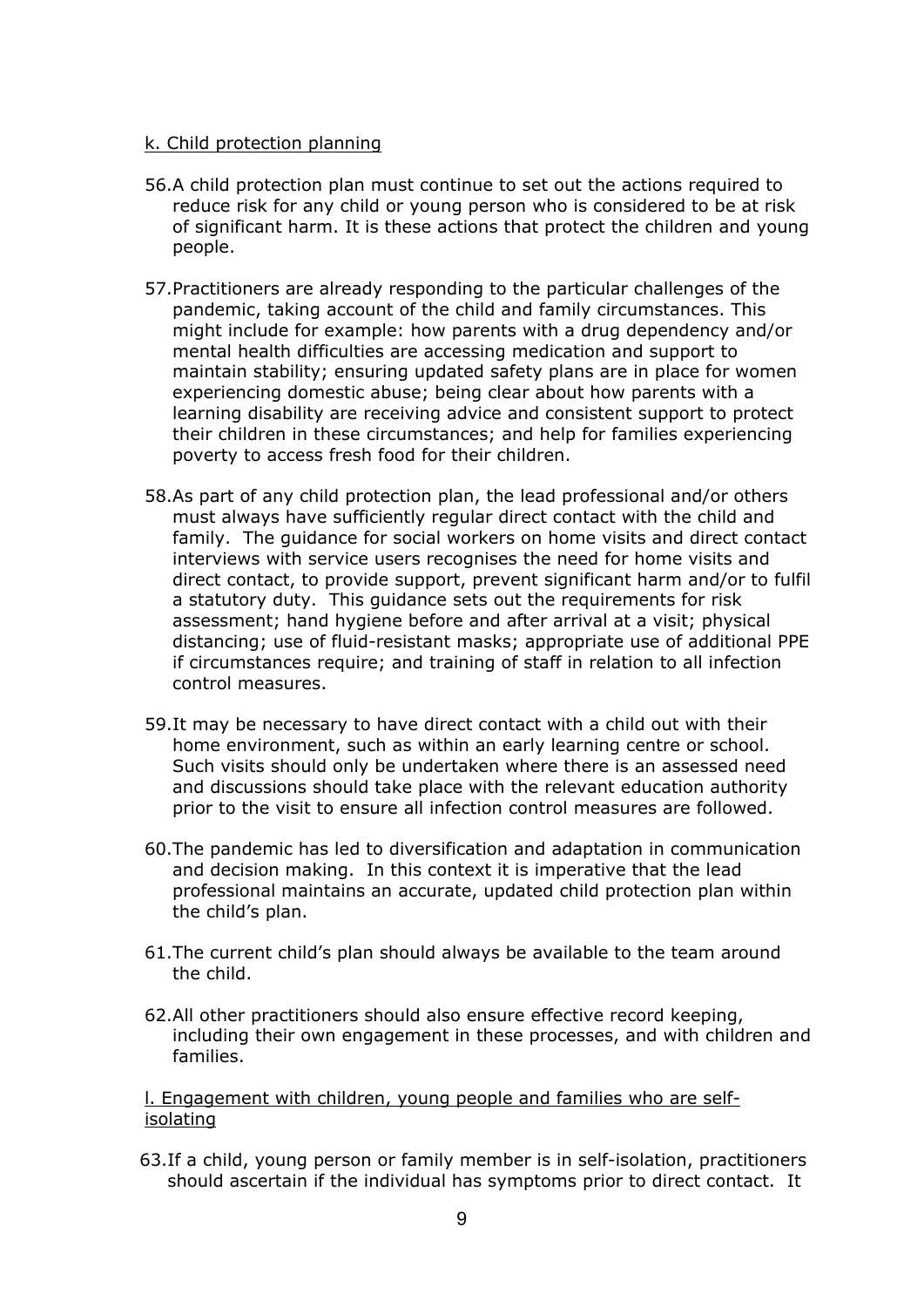may be possible to defer some home visits and alternative arrangements can be put in place, such as telephone and email contact or the use of appropriate applications on mobile devices. This decision should be made only when a risk assessment of the child or young person's circumstances is undertaken. Where there is a risk of significant harm, isolation should not prevent direct contact with the child or young person. Please refer to [Infection Prevention and Control](https://publichealthscotland.scot/our-areas-of-work/covid-19/covid-19-health-protection-guidance/infection-prevention-and-control-ipc-guidance-and-resources/) guidance and [COVID-19 Safe and ethical](https://www.gov.scot/publications/coronavirus-covid-19-social-worker-guidance-on-safe-contact/)  [social work guidance](https://www.gov.scot/publications/coronavirus-covid-19-social-worker-guidance-on-safe-contact/) for further advice**.**

## **Conclusion**

- 64.We continue to live in unprecedented times. Child-centred teamwork, collaboration with families, support for professional judgement and ethical practice are all more critical than ever in helping to keep Scotland's children safe.
- 65.This supplementary guidance will remain under review. Updates will be provided in consultation with stakeholders, as necessary during the pandemic.

## **Associated guidance**

[National Guidance for Child Protection in Scotland 2021](https://www.gov.scot/publications/national-guidance-child-protection-scotland-2021/documents/)

Coronavirus: [Scotland's Strategic Framework update](https://www.gov.scot/publications/coronavirus-covid-19-scotlands-strategic-framework-update-november-2021/)

[Coronavirus \(COVID-19\): Test and Protect](https://www.gov.scot/publications/coronavirus-covid-19-test-and-protect/)

[Covid 19 Health Protection Guidance: Infection Prevention and Control \(IPC\)](https://publichealthscotland.scot/our-areas-of-work/covid-19/covid-19-health-protection-guidance/infection-prevention-and-control-ipc-guidance-and-resources/)  Guidance [and Resources](https://publichealthscotland.scot/our-areas-of-work/covid-19/covid-19-health-protection-guidance/infection-prevention-and-control-ipc-guidance-and-resources/)

[Coronavirus \(COVID-19\): Vaccination](https://www.gov.scot/collections/coronavirus-covid-19-vaccination/)

[Coronavirus \(COVID-19\): Safe and Ethical Social Work Practice](https://www.gov.scot/publications/coronavirus-covid-19-social-worker-guidance-on-safe-contact/)

[Equally Safe: Scotland's Strategy to Eradicate Violence Against Women](https://www.gov.scot/publications/equally-safe-scotlands-strategy-prevent-eradicate-violence-against-women-girls/)

[Coronavirus \(COVID-19\) Supplementary National Violence Against Women](https://www.cosla.gov.uk/__data/assets/pdf_file/0030/19668/COVID-19-Supplementary-VAW-Guidance-Sept-2020.pdf)  **[Guidance](https://www.cosla.gov.uk/__data/assets/pdf_file/0030/19668/COVID-19-Supplementary-VAW-Guidance-Sept-2020.pdf)** 

[Coronavirus \(COVID-19\): early learning and childcare services](https://www.gov.scot/publications/coronavirus-covid-19-early-learning-and-childcare-services/)

[Coronavirus \(COVID-19\): school age childcare services guidance](https://www.gov.scot/publications/coronavirus-covid-19-school-age-childcare-services/)

[Coronavirus \(COVID-19\): childminder services guidance](https://www.gov.scot/publications/coronavirus-covid-19-childminder-services-guidance/pages/related-links/)

[Coronavirus \(COVID-19\): guidance on reducing the risks in schools](https://www.gov.scot/publications/coronavirus-covid-19-guidance-on-reducing-the-risks-in-schools/pages/overview/)

[Coronavirus \(COVID-19\) Community Child Health Services –](https://www.gov.scot/publications/coronavirus-covid-19-community-child-health-services-national-clinical-guidance/pages/introduction/) National Clinical **[Guidance](https://www.gov.scot/publications/coronavirus-covid-19-community-child-health-services-national-clinical-guidance/pages/introduction/)** 

COVID-19 – [Children's Hearings Update December 2021](https://www.scra.gov.uk/2021/12/covid-19-childrens-hearings-update-december-2021/)